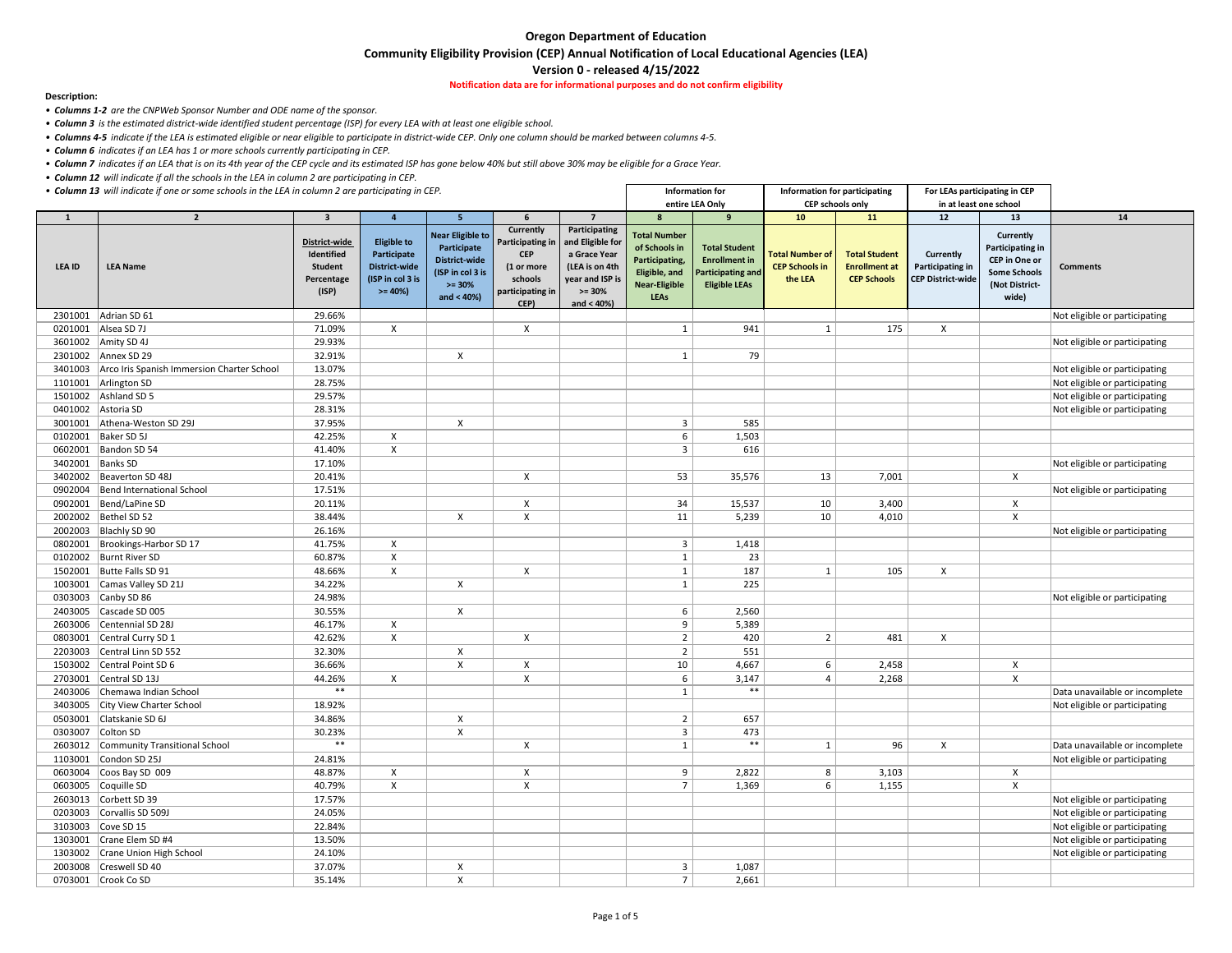# **Community Eligibility Provision (CEP) Annual Notification of Local Educational Agencies (LEA)**

| Notification data are for informational purposes and do not confirm eligibility |                                                    |                                                                      |                                                                                           |                                                                                                       |                                                                                                         |                                                                                                                      |                                                                                                                |                                                                                                  |                                                            |                                                                    |                                                                  |                                                                                                                |                                |
|---------------------------------------------------------------------------------|----------------------------------------------------|----------------------------------------------------------------------|-------------------------------------------------------------------------------------------|-------------------------------------------------------------------------------------------------------|---------------------------------------------------------------------------------------------------------|----------------------------------------------------------------------------------------------------------------------|----------------------------------------------------------------------------------------------------------------|--------------------------------------------------------------------------------------------------|------------------------------------------------------------|--------------------------------------------------------------------|------------------------------------------------------------------|----------------------------------------------------------------------------------------------------------------|--------------------------------|
|                                                                                 | $\overline{2}$                                     | $\overline{\mathbf{3}}$                                              |                                                                                           | 5 <sup>1</sup>                                                                                        |                                                                                                         |                                                                                                                      | $\mathbf{R}$                                                                                                   |                                                                                                  | <b>10</b>                                                  | 11                                                                 | 12                                                               | 13                                                                                                             | 14                             |
| <b>LEA ID</b>                                                                   | <b>LEA Name</b>                                    | District-wide<br>Identified<br><b>Student</b><br>Percentage<br>(ISP) | <b>Eligible to</b><br>Participate<br><b>District-wide</b><br>(ISP in col 3 is<br>$>= 40%$ | <b>Near Eligible to</b><br>Participate<br>District-wide<br>(ISP in col 3 is<br>$>= 30%$<br>and < 40%) | Currently<br><b>Participating in</b><br><b>CEP</b><br>(1 or more<br>schools<br>participating in<br>CEP) | Participating<br>and Eligible for<br>a Grace Year<br>(LEA is on 4th<br>year and ISP is<br>$>= 30%$<br>and $< 40\%$ ) | <b>Total Number</b><br>of Schools in<br>Participating,<br>Eligible, and<br><b>Near-Eligible</b><br><b>LEAs</b> | <b>Total Student</b><br><b>Enrollment in</b><br><b>Participating and</b><br><b>Eligible LEAs</b> | <b>Total Number of</b><br><b>CEP Schools in</b><br>the LEA | <b>Total Student</b><br><b>Enrollment at</b><br><b>CEP Schools</b> | Currently<br><b>Participating in</b><br><b>CEP District-wide</b> | Currently<br><b>Participating in</b><br><b>CEP</b> in One or<br><b>Some Schools</b><br>(Not District-<br>wide) | <b>Comments</b>                |
| 2003009                                                                         | Crow-Applegate-Lorane SD 66                        | 28.29%                                                               |                                                                                           |                                                                                                       |                                                                                                         |                                                                                                                      |                                                                                                                |                                                                                                  |                                                            |                                                                    |                                                                  |                                                                                                                | Not eligible or participating  |
| 1603003                                                                         | Culver SD                                          | 40.36%                                                               | $\mathsf{X}$                                                                              |                                                                                                       |                                                                                                         |                                                                                                                      |                                                                                                                | 674                                                                                              |                                                            |                                                                    |                                                                  |                                                                                                                |                                |
| 2704001                                                                         | Dallas SD                                          | 36.51%                                                               |                                                                                           | $\mathsf{X}$                                                                                          |                                                                                                         |                                                                                                                      |                                                                                                                | 2,484                                                                                            |                                                            |                                                                    |                                                                  |                                                                                                                |                                |
| 2604001                                                                         | David Douglas SD 40                                | 53.12%                                                               | X                                                                                         |                                                                                                       | X                                                                                                       |                                                                                                                      | 16                                                                                                             | 8,635                                                                                            | 14                                                         | 9,119                                                              |                                                                  | $\mathsf{X}$                                                                                                   |                                |
| 1004001                                                                         | Days Creek SD 15                                   | 50.92%                                                               | $\mathsf{X}$                                                                              |                                                                                                       | $\mathsf{X}$                                                                                            |                                                                                                                      |                                                                                                                | 218                                                                                              | $\mathbf{1}$                                               | 190                                                                | $\boldsymbol{\mathsf{X}}$                                        |                                                                                                                |                                |
|                                                                                 | 3604001   Dayton SD 008                            | 38.74%                                                               |                                                                                           | X                                                                                                     | $\boldsymbol{\mathsf{X}}$                                                                               |                                                                                                                      |                                                                                                                | 906                                                                                              |                                                            | 436                                                                |                                                                  | $\boldsymbol{\mathsf{X}}$                                                                                      |                                |
|                                                                                 | 1204001 Dayville SD 16J                            | 36.21%                                                               |                                                                                           | $\mathsf{X}$                                                                                          |                                                                                                         |                                                                                                                      |                                                                                                                | 58                                                                                               |                                                            |                                                                    |                                                                  |                                                                                                                |                                |
|                                                                                 | 2604005  De La Salle North Catholic High School    | $***$                                                                |                                                                                           |                                                                                                       |                                                                                                         |                                                                                                                      |                                                                                                                | $***$                                                                                            |                                                            |                                                                    |                                                                  |                                                                                                                | Data unavailable or incomplete |
|                                                                                 | 1704002 Dome School                                | $***$                                                                |                                                                                           |                                                                                                       |                                                                                                         |                                                                                                                      |                                                                                                                | $***$                                                                                            |                                                            |                                                                    |                                                                  |                                                                                                                | Data unavailable or incomplete |
| 3304001                                                                         | Dufur SD 29                                        | 32.30%                                                               |                                                                                           | $\mathsf{X}$                                                                                          |                                                                                                         |                                                                                                                      |                                                                                                                | 356                                                                                              |                                                            |                                                                    |                                                                  |                                                                                                                |                                |
|                                                                                 | 2405002 Eagle Charter School                       | 41.22%                                                               | $\mathsf{X}$                                                                              |                                                                                                       |                                                                                                         |                                                                                                                      |                                                                                                                | 131                                                                                              |                                                            |                                                                    |                                                                  |                                                                                                                |                                |
|                                                                                 | 1505001 Eagle Point SD 9                           | 43.20%                                                               | $\mathsf{X}$                                                                              |                                                                                                       | $\boldsymbol{\mathsf{X}}$                                                                               |                                                                                                                      | 11                                                                                                             | 4,018                                                                                            | 11                                                         | 4,090                                                              | $\boldsymbol{\mathsf{X}}$                                        |                                                                                                                |                                |
| 3005001 Echo SD 5                                                               | 1805001 Eagle Ridge High School                    | 52.44%                                                               | $\mathsf{X}$                                                                              |                                                                                                       | $\boldsymbol{\mathsf{X}}$                                                                               |                                                                                                                      |                                                                                                                | 164                                                                                              | $\mathbf 1$                                                | 186                                                                | $\pmb{\times}$                                                   |                                                                                                                |                                |
|                                                                                 | 3105002 Elgin SD 23                                | 22.85%<br>45.63%                                                     | $\mathsf{X}$                                                                              |                                                                                                       |                                                                                                         |                                                                                                                      | $\overline{2}$                                                                                                 | 412                                                                                              |                                                            |                                                                    |                                                                  |                                                                                                                | Not eligible or participating  |
|                                                                                 | 1005001 Elkton SD 34                               | 37.95%                                                               |                                                                                           | X                                                                                                     |                                                                                                         |                                                                                                                      |                                                                                                                | 224                                                                                              |                                                            |                                                                    |                                                                  |                                                                                                                |                                |
| 3205001                                                                         | Enterprise SD 21                                   | 19.35%                                                               |                                                                                           |                                                                                                       |                                                                                                         |                                                                                                                      |                                                                                                                |                                                                                                  |                                                            |                                                                    |                                                                  |                                                                                                                | Not eligible or participating  |
|                                                                                 | 0305002 Estacada SD                                | 28.54%                                                               |                                                                                           |                                                                                                       |                                                                                                         |                                                                                                                      |                                                                                                                |                                                                                                  |                                                            |                                                                    |                                                                  |                                                                                                                | Not eligible or participating  |
|                                                                                 | 2005005 Eugene SD 4J                               | 30.77%                                                               |                                                                                           | $\mathsf{X}$                                                                                          | $\pmb{\times}$                                                                                          |                                                                                                                      | 37                                                                                                             | 15,296                                                                                           | 20                                                         | 6,983                                                              |                                                                  | $\mathsf{X}$                                                                                                   |                                |
| 2706001                                                                         | Falls City SD 57                                   | 62.43%                                                               | $\mathsf{X}$                                                                              |                                                                                                       | $\mathsf{X}$                                                                                            |                                                                                                                      | $\overline{2}$                                                                                                 | 173                                                                                              | $\overline{2}$                                             | 207                                                                | $\mathsf{X}$                                                     |                                                                                                                |                                |
| 2006003                                                                         | Fern Ridge SD 28J                                  | 34.96%                                                               |                                                                                           | X                                                                                                     |                                                                                                         |                                                                                                                      |                                                                                                                | 1,376                                                                                            |                                                            |                                                                    |                                                                  |                                                                                                                |                                |
| 3406003                                                                         | Forest Grove Community School                      | 16.00%                                                               |                                                                                           |                                                                                                       |                                                                                                         |                                                                                                                      |                                                                                                                |                                                                                                  |                                                            |                                                                    |                                                                  |                                                                                                                | Not eligible or participating  |
|                                                                                 | 3406001   Forest Grove SD 15                       | 31.15%                                                               |                                                                                           | X                                                                                                     | $\boldsymbol{\mathsf{X}}$                                                                               |                                                                                                                      | 11                                                                                                             | 5,541                                                                                            | $\overline{4}$                                             | 1,605                                                              |                                                                  | $\mathsf{X}$                                                                                                   |                                |
|                                                                                 | 3506001   Fossil SD 21J                            | 18.04%                                                               |                                                                                           |                                                                                                       |                                                                                                         |                                                                                                                      |                                                                                                                |                                                                                                  |                                                            |                                                                    |                                                                  |                                                                                                                | Not eligible or participating  |
| 2306001                                                                         | Four Rivers Community School                       | 40.59%                                                               | $\mathsf{X}$                                                                              |                                                                                                       | $\boldsymbol{\mathsf{X}}$                                                                               |                                                                                                                      | 2                                                                                                              | 340                                                                                              | $\overline{2}$                                             | 348                                                                | $\boldsymbol{\mathsf{X}}$                                        |                                                                                                                |                                |
| 3407001                                                                         | Gaston SD 511J                                     | 30.93%                                                               |                                                                                           | X                                                                                                     |                                                                                                         |                                                                                                                      |                                                                                                                | 485                                                                                              |                                                            |                                                                    |                                                                  |                                                                                                                |                                |
| 2407001                                                                         | Gervais SD                                         | 38.29%                                                               |                                                                                           | $\mathsf{X}$                                                                                          | $\boldsymbol{\mathsf{X}}$                                                                               |                                                                                                                      |                                                                                                                | 849                                                                                              | 5 <sub>1</sub>                                             | 1,051                                                              | $\mathsf{X}$                                                     |                                                                                                                |                                |
| 0307001                                                                         | Gladstone SD 115                                   | 28.04%                                                               |                                                                                           |                                                                                                       |                                                                                                         |                                                                                                                      |                                                                                                                |                                                                                                  |                                                            |                                                                    |                                                                  |                                                                                                                | Not eligible or participating  |
| 1007001                                                                         | Glendale SD 77                                     | 64.52%                                                               | $\mathsf{X}$                                                                              |                                                                                                       | $\boldsymbol{\mathsf{X}}$                                                                               |                                                                                                                      | 2                                                                                                              | 279                                                                                              | 2                                                          | 300                                                                | $\pmb{\times}$                                                   |                                                                                                                |                                |
| 1007002                                                                         | Glide SD 12                                        | 33.48%                                                               |                                                                                           | X                                                                                                     |                                                                                                         |                                                                                                                      | 2                                                                                                              | 675                                                                                              |                                                            |                                                                    |                                                                  |                                                                                                                |                                |
| 1707001                                                                         | Grants Pass SD                                     | 45.89%                                                               | $\mathsf{X}$                                                                              |                                                                                                       | $\boldsymbol{\mathsf{X}}$                                                                               |                                                                                                                      | 10                                                                                                             | 5,082                                                                                            | 9                                                          | 6,028                                                              |                                                                  | X                                                                                                              |                                |
| 2207001                                                                         | Greater Albany SD 8J                               | 37.22%                                                               |                                                                                           | X                                                                                                     | $\boldsymbol{\mathsf{X}}$                                                                               | X                                                                                                                    | 20                                                                                                             | 8,607                                                                                            | 9                                                          | 2,518                                                              |                                                                  | $\boldsymbol{\mathsf{X}}$                                                                                      |                                |
|                                                                                 | 2607003 Gresham-Barlow SD 10J                      | 36.51%                                                               |                                                                                           | $\mathsf{X}$                                                                                          | $\mathsf{X}$                                                                                            |                                                                                                                      | 20                                                                                                             | 11,017                                                                                           | 12                                                         | 7,111                                                              |                                                                  | $\pmb{\mathsf{X}}$                                                                                             |                                |
| 1308001                                                                         | Harney Co SD 3                                     | 41.28%                                                               | $\mathsf{X}$                                                                              |                                                                                                       |                                                                                                         |                                                                                                                      |                                                                                                                | 763                                                                                              |                                                            |                                                                    |                                                                  |                                                                                                                |                                |
| 2308001                                                                         | Harper SD 66                                       | 35.45%                                                               |                                                                                           | X                                                                                                     |                                                                                                         |                                                                                                                      |                                                                                                                | 220                                                                                              |                                                            |                                                                    |                                                                  |                                                                                                                |                                |
| 2208001                                                                         | Harrisburg SD                                      | 39.81%                                                               |                                                                                           | X                                                                                                     |                                                                                                         |                                                                                                                      |                                                                                                                | 736                                                                                              |                                                            |                                                                    |                                                                  |                                                                                                                |                                |
| 3008005                                                                         | Hermiston SD 8                                     | 35.97%                                                               |                                                                                           | X                                                                                                     |                                                                                                         |                                                                                                                      | 8                                                                                                              | 5,446                                                                                            |                                                            |                                                                    |                                                                  |                                                                                                                |                                |
| 3408001                                                                         | Hillsboro SD 1J                                    | 25.91%<br>$***$                                                      |                                                                                           |                                                                                                       | $\boldsymbol{\mathsf{X}}$                                                                               |                                                                                                                      | 36                                                                                                             | 17,496<br>$***$                                                                                  | 14                                                         | 6,559                                                              |                                                                  | $\mathsf{X}$                                                                                                   |                                |
| 1408001                                                                         | 2608006 Holy Redeemer Area School<br>Hood River SD | 24.48%                                                               |                                                                                           |                                                                                                       | $\boldsymbol{\mathsf{X}}$                                                                               |                                                                                                                      | 9                                                                                                              | 3,578                                                                                            | 4                                                          | 1,115                                                              |                                                                  | $\mathsf{X}$                                                                                                   | Data unavailable or incomplete |
| 2408003                                                                         | Howard Street Charter School                       | 10.75%                                                               |                                                                                           |                                                                                                       |                                                                                                         |                                                                                                                      |                                                                                                                |                                                                                                  |                                                            |                                                                    |                                                                  |                                                                                                                | Not eligible or participating  |
| 0108001                                                                         | Huntington SD                                      | 70.97%                                                               | $\mathsf{X}$                                                                              |                                                                                                       |                                                                                                         |                                                                                                                      |                                                                                                                | 93                                                                                               |                                                            |                                                                    |                                                                  |                                                                                                                |                                |
| 3109001                                                                         | Imbler SD 11                                       | 17.38%                                                               |                                                                                           |                                                                                                       |                                                                                                         |                                                                                                                      |                                                                                                                |                                                                                                  |                                                            |                                                                    |                                                                  |                                                                                                                | Not eligible or participating  |
| 2509001                                                                         | lone SD R2                                         | 27.13%                                                               |                                                                                           |                                                                                                       |                                                                                                         |                                                                                                                      |                                                                                                                |                                                                                                  |                                                            |                                                                    |                                                                  |                                                                                                                | Not eligible or participating  |
| 2609003                                                                         | Ivy School, The                                    | 15.77%                                                               |                                                                                           |                                                                                                       |                                                                                                         |                                                                                                                      |                                                                                                                |                                                                                                  |                                                            |                                                                    |                                                                  |                                                                                                                | Not eligible or participating  |
| 1610001                                                                         | Jefferson Co SD 509                                | 59.86%                                                               | $\mathsf{X}$                                                                              |                                                                                                       | $\boldsymbol{\mathsf{X}}$                                                                               |                                                                                                                      | 8                                                                                                              | 2,611                                                                                            | 8                                                          | 2,907                                                              | $\boldsymbol{\mathsf{X}}$                                        |                                                                                                                |                                |
| 2410001                                                                         | Jefferson SD 14J                                   | 40.53%                                                               | $\mathsf{X}$                                                                              |                                                                                                       |                                                                                                         |                                                                                                                      | 3                                                                                                              | 792                                                                                              |                                                            |                                                                    |                                                                  |                                                                                                                |                                |
|                                                                                 | 0410001 Jewell SD 8                                | 26.35%                                                               |                                                                                           |                                                                                                       |                                                                                                         |                                                                                                                      |                                                                                                                |                                                                                                  |                                                            |                                                                    |                                                                  |                                                                                                                | Not eligible or participating  |
| 2410002 JGEMS                                                                   |                                                    | 23.16%                                                               |                                                                                           |                                                                                                       |                                                                                                         |                                                                                                                      |                                                                                                                |                                                                                                  |                                                            |                                                                    |                                                                  |                                                                                                                | Not eligible or participating  |
| 1207001                                                                         | John Day SD 3                                      | 32.22%                                                               |                                                                                           | X                                                                                                     |                                                                                                         |                                                                                                                      | 3                                                                                                              | 509                                                                                              |                                                            |                                                                    |                                                                  |                                                                                                                |                                |
|                                                                                 | 3210001 Joseph SD 6                                | 39.49%                                                               |                                                                                           | X                                                                                                     |                                                                                                         |                                                                                                                      |                                                                                                                | 270                                                                                              |                                                            |                                                                    |                                                                  |                                                                                                                |                                |
|                                                                                 | 2010001 Junction City SD 69                        | 31.08%                                                               |                                                                                           | X                                                                                                     |                                                                                                         |                                                                                                                      |                                                                                                                | 1,599                                                                                            |                                                            |                                                                    |                                                                  |                                                                                                                |                                |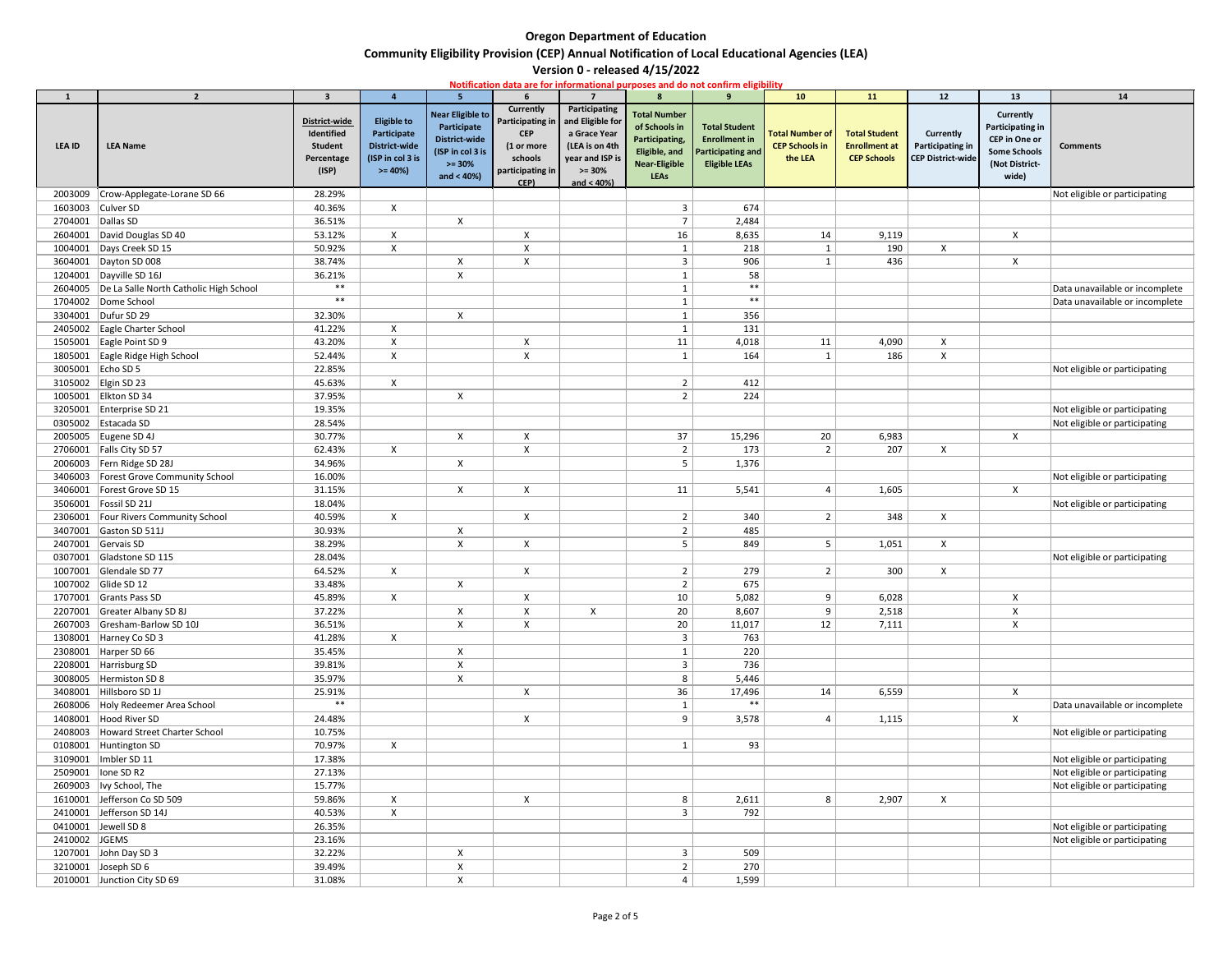# **Community Eligibility Provision (CEP) Annual Notification of Local Educational Agencies (LEA)**

| Notification data are for informational purposes and do not confirm eligibility |                                                      |                                                                      |                                                                                           |                                                                                                       |                                                                                                                |                                                                                                                     |                                                                                                                |                                                                                                  |                                                            |                                                                    |                                                                  |                                                                                                                |                                |
|---------------------------------------------------------------------------------|------------------------------------------------------|----------------------------------------------------------------------|-------------------------------------------------------------------------------------------|-------------------------------------------------------------------------------------------------------|----------------------------------------------------------------------------------------------------------------|---------------------------------------------------------------------------------------------------------------------|----------------------------------------------------------------------------------------------------------------|--------------------------------------------------------------------------------------------------|------------------------------------------------------------|--------------------------------------------------------------------|------------------------------------------------------------------|----------------------------------------------------------------------------------------------------------------|--------------------------------|
|                                                                                 | $\overline{2}$                                       | $\overline{\mathbf{3}}$                                              |                                                                                           | 5 <sup>1</sup>                                                                                        |                                                                                                                |                                                                                                                     | $\mathbf{R}$                                                                                                   |                                                                                                  | <b>10</b>                                                  | 11                                                                 | 12                                                               | 13                                                                                                             | 14                             |
| <b>LEA ID</b>                                                                   | <b>LEA Name</b>                                      | District-wide<br>Identified<br><b>Student</b><br>Percentage<br>(ISP) | <b>Eligible to</b><br>Participate<br><b>District-wide</b><br>(ISP in col 3 is<br>$>= 40%$ | <b>Near Eligible to</b><br>Participate<br>District-wide<br>(ISP in col 3 is<br>$>= 30%$<br>and < 40%) | <b>Currently</b><br><b>Participating in</b><br><b>CEP</b><br>(1 or more<br>schools<br>participating in<br>CEP) | Participating<br>and Eligible for<br>a Grace Year<br>(LEA is on 4th<br>year and ISP is<br>$>= 30%$<br>and $< 40%$ ) | <b>Total Number</b><br>of Schools in<br>Participating,<br>Eligible, and<br><b>Near-Eligible</b><br><b>LEAs</b> | <b>Total Student</b><br><b>Enrollment in</b><br><b>Participating and</b><br><b>Eligible LEAs</b> | <b>Total Number of</b><br><b>CEP Schools in</b><br>the LEA | <b>Total Student</b><br><b>Enrollment at</b><br><b>CEP Schools</b> | Currently<br><b>Participating in</b><br><b>CEP District-wide</b> | <b>Currently</b><br><b>Participating in</b><br>CEP in One or<br><b>Some Schools</b><br>(Not District-<br>wide) | <b>Comments</b>                |
| 2611004 Kairos PDX                                                              |                                                      | 28.77%                                                               |                                                                                           |                                                                                                       |                                                                                                                |                                                                                                                     |                                                                                                                |                                                                                                  |                                                            |                                                                    |                                                                  |                                                                                                                | Not eligible or participating  |
| 1511001                                                                         | Kids Unlimited of Oregon                             | 45.51%                                                               | $\mathsf{X}$                                                                              |                                                                                                       | $\boldsymbol{\mathsf{X}}$                                                                                      |                                                                                                                     |                                                                                                                | 479                                                                                              |                                                            | 429                                                                |                                                                  | $\mathsf{X}$                                                                                                   |                                |
|                                                                                 | 0211001   Kings Valley Charter School                | 33.17%                                                               |                                                                                           | $\mathsf{X}$                                                                                          |                                                                                                                |                                                                                                                     |                                                                                                                | 202                                                                                              |                                                            |                                                                    |                                                                  |                                                                                                                |                                |
|                                                                                 | 1811002 Klamath Co SD                                | 45.88%                                                               | X                                                                                         |                                                                                                       | X                                                                                                              |                                                                                                                     | 21                                                                                                             | 6,672                                                                                            | 21                                                         | 6,244                                                              | X                                                                |                                                                                                                |                                |
|                                                                                 | 1811005   Klamath Falls SD                           | 54.52%                                                               | $\mathsf{X}$                                                                              |                                                                                                       | $\mathsf{X}$                                                                                                   |                                                                                                                     |                                                                                                                | 2,437                                                                                            | $7\overline{ }$                                            | 2,753                                                              | $\pmb{\times}$                                                   |                                                                                                                |                                |
|                                                                                 | 0411001   Knappa SD 4                                | 25.64%                                                               |                                                                                           |                                                                                                       |                                                                                                                |                                                                                                                     |                                                                                                                |                                                                                                  |                                                            |                                                                    |                                                                  |                                                                                                                | Not eligible or participating  |
| 3112001                                                                         | LaGrande SD                                          | 43.58%                                                               | $\mathsf{X}$                                                                              |                                                                                                       | $\boldsymbol{\mathsf{X}}$                                                                                      |                                                                                                                     | .5                                                                                                             | 2,026                                                                                            | 5                                                          | 2,166                                                              | $\boldsymbol{\mathsf{X}}$                                        |                                                                                                                |                                |
| 0312001                                                                         | Lake Oswego SD 7J                                    | 5.13%                                                                |                                                                                           |                                                                                                       |                                                                                                                |                                                                                                                     |                                                                                                                |                                                                                                  |                                                            |                                                                    |                                                                  |                                                                                                                | Not eligible or participating  |
| 1912001                                                                         | Lakeview SD                                          | 33.11%                                                               |                                                                                           | $\mathsf{X}$                                                                                          |                                                                                                                |                                                                                                                     |                                                                                                                | 749                                                                                              |                                                            |                                                                    |                                                                  |                                                                                                                |                                |
| 2012007                                                                         | Lane ESD                                             | $***$                                                                |                                                                                           |                                                                                                       |                                                                                                                |                                                                                                                     |                                                                                                                | $***$                                                                                            |                                                            |                                                                    |                                                                  |                                                                                                                | Data unavailable or incomplete |
| 2212001                                                                         | Lebanon Community SD 9                               | 44.82%                                                               | $\mathsf{X}$                                                                              |                                                                                                       | $\boldsymbol{\mathsf{X}}$                                                                                      |                                                                                                                     | 8                                                                                                              | 3,646                                                                                            | 8                                                          | 3,470                                                              | $\mathsf{X}$                                                     |                                                                                                                |                                |
| 2612007                                                                         | Lewis & Clark Montessori Charter School              | 18.02%                                                               |                                                                                           |                                                                                                       |                                                                                                                |                                                                                                                     |                                                                                                                |                                                                                                  |                                                            |                                                                    |                                                                  |                                                                                                                | Not eligible or participating  |
|                                                                                 | 2112001   Lincoln Co SD                              | 44.48%                                                               | $\mathsf{X}$                                                                              |                                                                                                       | $\boldsymbol{\mathsf{X}}$                                                                                      |                                                                                                                     | 15                                                                                                             | 4,449                                                                                            | 14                                                         | 5,391                                                              |                                                                  | $\mathsf{X}$                                                                                                   |                                |
| 1212001<br>2012004                                                              | Long Creek SD 17<br>Looking Glass Community Services | 65.22%<br>46.15%                                                     | $\mathsf{X}$<br>$\mathsf{X}$                                                              |                                                                                                       | X                                                                                                              |                                                                                                                     |                                                                                                                | 23<br>13                                                                                         | 1                                                          | 41                                                                 | X                                                                |                                                                                                                |                                |
| 2012005                                                                         | Lowell SD 71                                         | 32.83%                                                               |                                                                                           | X                                                                                                     | $\boldsymbol{\mathsf{X}}$                                                                                      |                                                                                                                     |                                                                                                                | 530                                                                                              | $\overline{2}$                                             | 361                                                                |                                                                  | $\mathsf{X}$                                                                                                   |                                |
| 2712001                                                                         | Luckiamute Valley Charter Schools                    | 35.19%                                                               |                                                                                           | X                                                                                                     |                                                                                                                |                                                                                                                     |                                                                                                                | 233                                                                                              |                                                            |                                                                    |                                                                  |                                                                                                                |                                |
|                                                                                 | 2013001   Mapleton SD 32                             | 65.19%                                                               | $\mathsf{X}$                                                                              |                                                                                                       | $\pmb{\times}$                                                                                                 |                                                                                                                     |                                                                                                                | 135                                                                                              | $\overline{2}$                                             | 143                                                                | $\mathsf{X}$                                                     |                                                                                                                |                                |
|                                                                                 | 2013002   Marcola SD 79J                             | 30.65%                                                               |                                                                                           | X                                                                                                     |                                                                                                                |                                                                                                                     |                                                                                                                | 261                                                                                              |                                                            |                                                                    |                                                                  |                                                                                                                |                                |
|                                                                                 | 2613012 Mastery Learning Institute                   | 25.53%                                                               |                                                                                           |                                                                                                       |                                                                                                                |                                                                                                                     |                                                                                                                |                                                                                                  |                                                            |                                                                    |                                                                  |                                                                                                                | Not eligible or participating  |
|                                                                                 | 2013003   McKenzie SD 68                             | 47.31%                                                               | $\mathsf{X}$                                                                              |                                                                                                       | X                                                                                                              |                                                                                                                     |                                                                                                                | 167                                                                                              |                                                            | 199                                                                | $\mathsf{X}$                                                     |                                                                                                                |                                |
| 3613001                                                                         | McMinnville SD 40                                    | 35.78%                                                               |                                                                                           | X                                                                                                     | $\boldsymbol{\mathsf{X}}$                                                                                      |                                                                                                                     | q                                                                                                              | 6,429                                                                                            | $\overline{7}$                                             | 3,817                                                              |                                                                  | X                                                                                                              |                                |
|                                                                                 | 1513001   Medford SD 549                             | 39.86%                                                               |                                                                                           | X                                                                                                     | $\pmb{\mathsf{X}}$                                                                                             |                                                                                                                     | 23                                                                                                             | 12,217                                                                                           | 19                                                         | 12,097                                                             |                                                                  | X                                                                                                              |                                |
|                                                                                 | 3013001 Milton-Freewater SD 7                        | 41.11%                                                               | X                                                                                         |                                                                                                       | $\boldsymbol{\mathsf{X}}$                                                                                      |                                                                                                                     |                                                                                                                | 1,608                                                                                            | $\overline{4}$                                             | 1,676                                                              | X                                                                |                                                                                                                |                                |
| 3513001                                                                         | Mitchell SD 55                                       | 41.46%                                                               | $\mathsf{X}$                                                                              |                                                                                                       |                                                                                                                |                                                                                                                     |                                                                                                                | 41                                                                                               |                                                            |                                                                    |                                                                  |                                                                                                                |                                |
| 0313001                                                                         | Molalla River SD 35                                  | 29.72%                                                               |                                                                                           |                                                                                                       |                                                                                                                |                                                                                                                     |                                                                                                                |                                                                                                  |                                                            |                                                                    |                                                                  |                                                                                                                | Not eligible or participating  |
| 0213001                                                                         | Monroe SD                                            | 30.28%                                                               |                                                                                           | X                                                                                                     |                                                                                                                |                                                                                                                     | 2                                                                                                              | 360                                                                                              |                                                            |                                                                    |                                                                  |                                                                                                                |                                |
| 1213001                                                                         | Monument SD 8                                        | 45.45%                                                               | $\mathsf{X}$                                                                              |                                                                                                       |                                                                                                                |                                                                                                                     |                                                                                                                | 55                                                                                               |                                                            |                                                                    |                                                                  |                                                                                                                |                                |
|                                                                                 | 2513001 Morrow Co SD                                 | 32.28%                                                               |                                                                                           | $\mathsf{X}$                                                                                          | $\boldsymbol{\mathsf{X}}$                                                                                      |                                                                                                                     | 12                                                                                                             | 2,252                                                                                            | 9                                                          | 2,352                                                              |                                                                  | $\mathsf{X}$                                                                                                   |                                |
|                                                                                 | 3313002 Mosier Community School Foundation, Inc.     | 28.81%                                                               |                                                                                           |                                                                                                       |                                                                                                                |                                                                                                                     |                                                                                                                |                                                                                                  |                                                            |                                                                    |                                                                  |                                                                                                                | Not eligible or participating  |
|                                                                                 | 2413003 Mt. Angel SD 91                              | 33.60%                                                               |                                                                                           | X                                                                                                     |                                                                                                                |                                                                                                                     |                                                                                                                | 628                                                                                              |                                                            |                                                                    |                                                                  |                                                                                                                |                                |
|                                                                                 | 2613006   Mt. Scott Learning Center                  | 72.22%                                                               | $\mathsf{X}$                                                                              |                                                                                                       | $\boldsymbol{\mathsf{X}}$                                                                                      |                                                                                                                     |                                                                                                                | 126                                                                                              | $\mathbf 1$                                                | 153                                                                | $\boldsymbol{\mathsf{X}}$                                        |                                                                                                                |                                |
|                                                                                 | 2613008 Multnomah ESD                                | 62.31%                                                               | $\mathsf{X}$                                                                              |                                                                                                       |                                                                                                                |                                                                                                                     |                                                                                                                | 268                                                                                              |                                                            |                                                                    |                                                                  |                                                                                                                |                                |
|                                                                                 | 0613002 Myrtle Point SD 41                           | 40.31%                                                               | $\mathsf{X}$                                                                              |                                                                                                       | $\boldsymbol{\mathsf{X}}$                                                                                      |                                                                                                                     |                                                                                                                | 449                                                                                              | 1                                                          | 326                                                                |                                                                  | $\mathsf{X}$                                                                                                   |                                |
| 2614007                                                                         | Native American Youth and Family Center              | 66.67%                                                               | $\mathsf{X}$                                                                              |                                                                                                       | $\boldsymbol{\mathsf{X}}$                                                                                      |                                                                                                                     |                                                                                                                | 42                                                                                               | $\mathbf{1}$                                               | 54                                                                 | $\mathsf{X}$                                                     |                                                                                                                |                                |
| 2914001                                                                         | Neah-Kah-Nie SD 56                                   | 34.59%                                                               |                                                                                           | $\mathsf{X}$                                                                                          |                                                                                                                |                                                                                                                     |                                                                                                                | 691                                                                                              |                                                            |                                                                    |                                                                  |                                                                                                                |                                |
| 2914002                                                                         | Nestucca Valley SD 101J                              | 43.92%                                                               | $\mathsf{X}$                                                                              |                                                                                                       | $\boldsymbol{\mathsf{X}}$                                                                                      |                                                                                                                     | 2                                                                                                              | 469                                                                                              | $\overline{2}$                                             | 486                                                                | $\mathsf{X}$                                                     |                                                                                                                |                                |
|                                                                                 | 2014003 Network Charter School                       | 73.96%                                                               | $\mathsf{X}$                                                                              |                                                                                                       | $\boldsymbol{\mathsf{X}}$                                                                                      |                                                                                                                     | $\mathbf 1$                                                                                                    | 96                                                                                               | $\mathbf{1}$                                               | 115                                                                | $\mathsf{X}$                                                     |                                                                                                                |                                |
| 3614001<br>0614001                                                              | Newberg SD 29J<br>North Bend SD 13                   | 23.32%<br>40.30%                                                     | $\mathsf{X}$                                                                              |                                                                                                       | $\pmb{\times}$<br>$\pmb{\mathsf{X}}$                                                                           |                                                                                                                     | 10                                                                                                             | 4,331<br>2,191                                                                                   | $\overline{2}$<br>$\mathbf{3}$                             | 717<br>1,495                                                       |                                                                  | X<br>$\mathsf{X}$                                                                                              |                                |
| 0314001                                                                         | North Clackamas SD 12                                | 26.82%                                                               |                                                                                           |                                                                                                       | $\boldsymbol{\mathsf{X}}$                                                                                      |                                                                                                                     | 29                                                                                                             | 13,486                                                                                           | 5                                                          | 1,937                                                              |                                                                  | X                                                                                                              |                                |
| 1014001                                                                         | North Douglas SD 22                                  | 45.45%                                                               | $\mathsf{X}$                                                                              |                                                                                                       | $\mathsf{X}$                                                                                                   |                                                                                                                     |                                                                                                                | 330                                                                                              | $\overline{2}$                                             | 364                                                                | $\mathsf{X}$                                                     |                                                                                                                |                                |
| 1914001                                                                         | North Lake SD 14                                     | 63.37%                                                               | $\mathsf{X}$                                                                              |                                                                                                       |                                                                                                                |                                                                                                                     |                                                                                                                | 243                                                                                              |                                                            |                                                                    |                                                                  |                                                                                                                |                                |
|                                                                                 | 2414002 North Marion SD 15                           | 30.21%                                                               |                                                                                           | X                                                                                                     |                                                                                                                |                                                                                                                     |                                                                                                                | 1,675                                                                                            |                                                            |                                                                    |                                                                  |                                                                                                                |                                |
| 3114001                                                                         | North Powder SD 8J                                   | 34.48%                                                               |                                                                                           | X                                                                                                     |                                                                                                                |                                                                                                                     |                                                                                                                | 261                                                                                              |                                                            |                                                                    |                                                                  |                                                                                                                |                                |
| 2414003                                                                         | North Santiam SD 29                                  | 33.42%                                                               |                                                                                           | X                                                                                                     |                                                                                                                |                                                                                                                     |                                                                                                                | 1,969                                                                                            |                                                            |                                                                    |                                                                  |                                                                                                                |                                |
| 3314003                                                                         | North Wasco Co. SD                                   | 38.86%                                                               |                                                                                           | $\mathsf{X}$                                                                                          | $\boldsymbol{\mathsf{X}}$                                                                                      |                                                                                                                     |                                                                                                                | 2,465                                                                                            | 6                                                          | 2,669                                                              |                                                                  | $\boldsymbol{\mathsf{X}}$                                                                                      |                                |
|                                                                                 | 2314001 Nyssa SD 26                                  | 50.42%                                                               | $\mathsf{X}$                                                                              |                                                                                                       | $\pmb{\times}$                                                                                                 |                                                                                                                     |                                                                                                                | 1,186                                                                                            | $\overline{a}$                                             | 1,176                                                              | $\mathsf{X}$                                                     |                                                                                                                |                                |
|                                                                                 | 1015001 Oakland SD                                   | 34.45%                                                               |                                                                                           | $\mathsf{X}$                                                                                          |                                                                                                                |                                                                                                                     |                                                                                                                | 595                                                                                              |                                                            |                                                                    |                                                                  |                                                                                                                |                                |
| 2015001                                                                         | Oakridge SD 76                                       | 58.72%                                                               | $\mathsf{X}$                                                                              |                                                                                                       | X                                                                                                              |                                                                                                                     | 3                                                                                                              | 361                                                                                              | $\mathbf{3}$                                               | 551                                                                | $\boldsymbol{\mathsf{X}}$                                        |                                                                                                                |                                |
| 2315001 Ontario SD                                                              |                                                      | 62.98%                                                               | X                                                                                         |                                                                                                       | Χ                                                                                                              |                                                                                                                     |                                                                                                                | 2,218                                                                                            | 6                                                          | 1,666                                                              |                                                                  | X                                                                                                              |                                |
|                                                                                 | 2615002 Open School Inc.                             | 80.52%                                                               | $\mathsf{X}$                                                                              |                                                                                                       |                                                                                                                |                                                                                                                     |                                                                                                                | 77                                                                                               |                                                            |                                                                    |                                                                  |                                                                                                                |                                |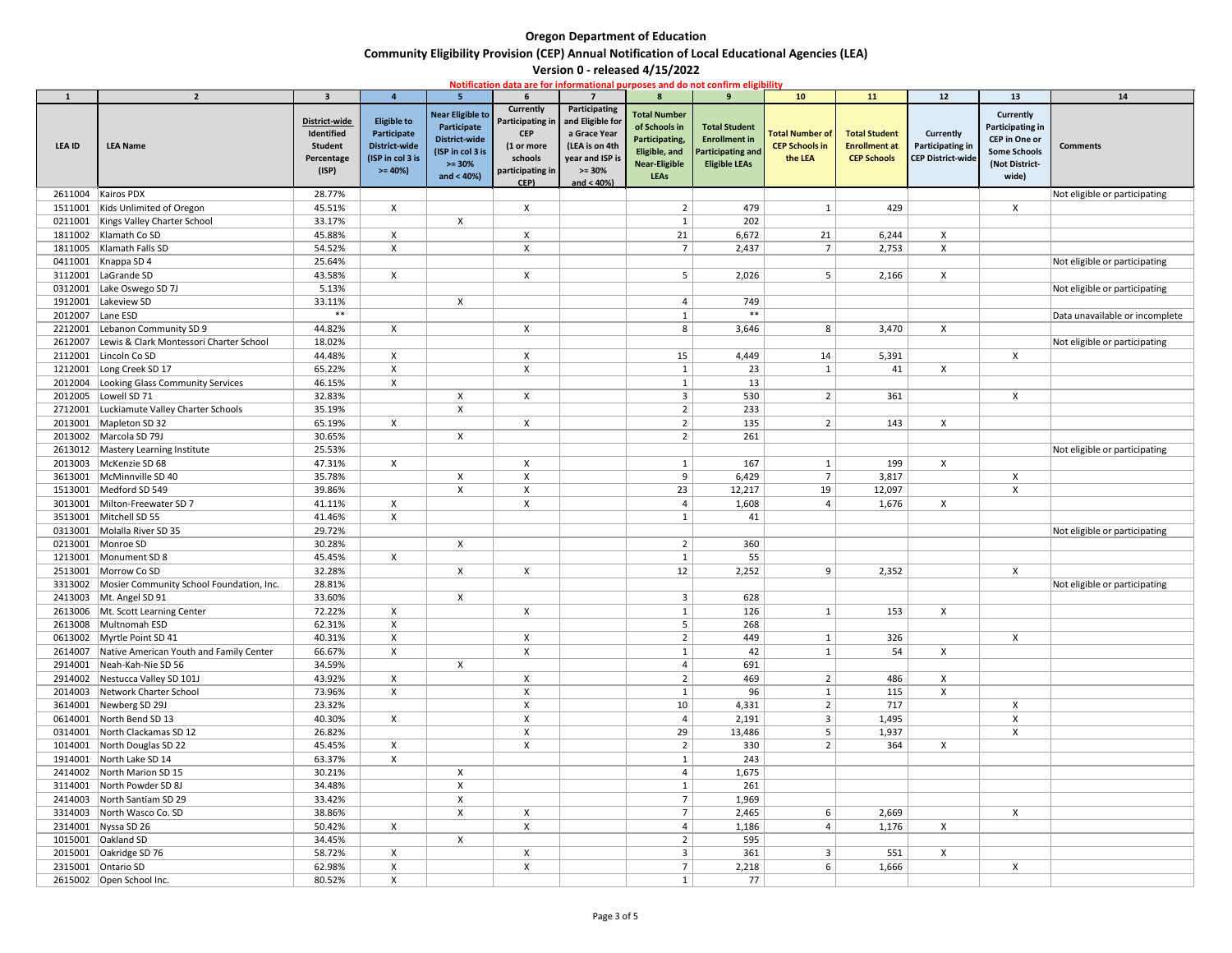# **Community Eligibility Provision (CEP) Annual Notification of Local Educational Agencies (LEA)**

|                  |                                    |                                                                      |                                                                                           |                                                                                                                  |                                                                                                         |                                                                                                                      |                                                                                                                | Notification data are for informational purposes and do not confirm eligibility                  |                                                            |                                                                    |                                                                         |                                                                                                                |                                |
|------------------|------------------------------------|----------------------------------------------------------------------|-------------------------------------------------------------------------------------------|------------------------------------------------------------------------------------------------------------------|---------------------------------------------------------------------------------------------------------|----------------------------------------------------------------------------------------------------------------------|----------------------------------------------------------------------------------------------------------------|--------------------------------------------------------------------------------------------------|------------------------------------------------------------|--------------------------------------------------------------------|-------------------------------------------------------------------------|----------------------------------------------------------------------------------------------------------------|--------------------------------|
|                  | $\overline{2}$                     | $\overline{\mathbf{3}}$                                              |                                                                                           | 5.                                                                                                               |                                                                                                         |                                                                                                                      | $\mathbf{R}$                                                                                                   |                                                                                                  | <b>10</b>                                                  | 11                                                                 | 12                                                                      | 13                                                                                                             | 14                             |
| <b>LEA ID</b>    | <b>LEA Name</b>                    | District-wide<br>Identified<br><b>Student</b><br>Percentage<br>(ISP) | <b>Eligible to</b><br>Participate<br><b>District-wide</b><br>(ISP in col 3 is<br>$>= 40%$ | <b>Near Eligible to</b><br>Participate<br><b>District-wide</b><br>(ISP in col 3 is<br>$>= 30%$<br>and $< 40\%$ ) | Currently<br><b>Participating in</b><br><b>CEP</b><br>(1 or more<br>schools<br>participating in<br>CEP) | Participating<br>and Eligible for<br>a Grace Year<br>(LEA is on 4th<br>year and ISP is<br>$>= 30%$<br>and $< 40\%$ ) | <b>Total Number</b><br>of Schools in<br>Participating,<br>Eligible, and<br><b>Near-Eligible</b><br><b>LEAs</b> | <b>Total Student</b><br><b>Enrollment in</b><br><b>Participating and</b><br><b>Eligible LEAs</b> | <b>Total Number of</b><br><b>CEP Schools in</b><br>the LEA | <b>Total Student</b><br><b>Enrollment at</b><br><b>CEP Schools</b> | <b>Currently</b><br><b>Participating in</b><br><b>CEP District-wide</b> | Currently<br><b>Participating in</b><br><b>CEP</b> in One or<br><b>Some Schools</b><br>(Not District-<br>wide) | <b>Comments</b>                |
|                  | 0315002 Oregon City SD 62          | 23.77%                                                               |                                                                                           |                                                                                                                  | $\boldsymbol{X}$                                                                                        |                                                                                                                      | 15                                                                                                             | 6,457                                                                                            | 1                                                          | 121                                                                |                                                                         | $\mathsf{X}$                                                                                                   |                                |
|                  | 2415003 Oregon School for the Deaf | 44.57%                                                               | $\mathsf{X}^-$                                                                            |                                                                                                                  |                                                                                                         |                                                                                                                      |                                                                                                                | 92                                                                                               |                                                            |                                                                    |                                                                         |                                                                                                                |                                |
|                  | 0315003 Oregon Trail SD 46         | 24.37%                                                               |                                                                                           |                                                                                                                  |                                                                                                         |                                                                                                                      |                                                                                                                |                                                                                                  |                                                            |                                                                    |                                                                         |                                                                                                                | Not eligible or participating  |
|                  | 2616002 Parkrose SD 3              | 46.87%                                                               | X                                                                                         |                                                                                                                  | X                                                                                                       |                                                                                                                      | 6                                                                                                              | 2,750                                                                                            | 6                                                          | 3,063                                                              | X                                                                       |                                                                                                                |                                |
|                  | 3016001 Pendleton SD 16            | 41.13%                                                               | $\mathsf{X}$                                                                              |                                                                                                                  | $\mathsf{X}$                                                                                            |                                                                                                                      | 6                                                                                                              | 2,915                                                                                            | 6                                                          | 2,838                                                              | $\pmb{\times}$                                                          |                                                                                                                |                                |
|                  | 2716001 Perrydale SD 21            | 20.27%                                                               |                                                                                           |                                                                                                                  |                                                                                                         |                                                                                                                      |                                                                                                                |                                                                                                  |                                                            |                                                                    |                                                                         |                                                                                                                | Not eligible or participating  |
|                  | 0216001 Philomath SD 17J           | 19.86%                                                               |                                                                                           |                                                                                                                  |                                                                                                         |                                                                                                                      |                                                                                                                |                                                                                                  |                                                            |                                                                    |                                                                         |                                                                                                                | Not eligible or participating  |
|                  | 1016002 Phoenix School of Roseburg | 73.40%                                                               | $\mathsf{X}$                                                                              |                                                                                                                  | $\pmb{\times}$                                                                                          |                                                                                                                      |                                                                                                                | 188                                                                                              | $\mathbf{1}$                                               | 166                                                                | $\pmb{\times}$                                                          |                                                                                                                |                                |
|                  | 1516001 Phoenix-Talent SD          | 50.65%                                                               | $\mathsf{X}^-$                                                                            |                                                                                                                  | $\boldsymbol{\mathsf{X}}$                                                                               |                                                                                                                      | 6                                                                                                              | 2,152                                                                                            | 6                                                          | 2,535                                                              | X                                                                       |                                                                                                                |                                |
|                  | 3016002 Pilot Rock SD 2            | 40.28%                                                               | $\mathsf{X}$                                                                              |                                                                                                                  | $\mathsf{X}$                                                                                            |                                                                                                                      |                                                                                                                | 283                                                                                              | $\overline{2}$                                             | 314                                                                | $\mathsf{X}$                                                            |                                                                                                                |                                |
|                  | 0116001 Pine-Eagle Charter School  | 32.14%                                                               |                                                                                           | $\mathsf{X}$                                                                                                     |                                                                                                         |                                                                                                                      |                                                                                                                | 196                                                                                              |                                                            |                                                                    |                                                                         |                                                                                                                |                                |
|                  | 2016002 Pleasant Hill SD 1         | 26.76%                                                               |                                                                                           |                                                                                                                  |                                                                                                         |                                                                                                                      |                                                                                                                |                                                                                                  |                                                            |                                                                    |                                                                         |                                                                                                                | Not eligible or participating  |
|                  | 0816001 Port Orford-Langlois SD    | 58.11%                                                               | $\mathsf{X}$                                                                              |                                                                                                                  | $\pmb{\times}$                                                                                          |                                                                                                                      | $\overline{2}$                                                                                                 | 222                                                                                              | 2                                                          | 221                                                                | $\boldsymbol{X}$                                                        |                                                                                                                |                                |
|                  | 2616010 Portland OIC               | 68.92%                                                               | X                                                                                         |                                                                                                                  | $\pmb{\times}$                                                                                          |                                                                                                                      | -5                                                                                                             | 74                                                                                               | 5                                                          | 417                                                                | X                                                                       |                                                                                                                |                                |
|                  | 2616011 Portland SD                | 24.82%                                                               |                                                                                           |                                                                                                                  | $\mathsf{X}$                                                                                            |                                                                                                                      | 92                                                                                                             | 41,126                                                                                           | 49                                                         | 20,899                                                             |                                                                         | $\boldsymbol{\mathsf{X}}$                                                                                      |                                |
|                  | 2616024   Portland Village School  | 19.00%                                                               |                                                                                           |                                                                                                                  |                                                                                                         |                                                                                                                      |                                                                                                                |                                                                                                  |                                                            |                                                                    |                                                                         |                                                                                                                | Not eligible or participating  |
|                  | 1216001 Prairie City SD 4          | 34.85%                                                               |                                                                                           | $\mathsf{X}$                                                                                                     |                                                                                                         |                                                                                                                      |                                                                                                                | 198                                                                                              |                                                            |                                                                    |                                                                         |                                                                                                                |                                |
|                  | 1516002 Prospect SD 59             | 55.91%                                                               | $\mathsf{X}$                                                                              |                                                                                                                  | $\pmb{\times}$                                                                                          |                                                                                                                      |                                                                                                                | 220                                                                                              | $\mathbf 1$                                                | 225                                                                | $\pmb{\times}$                                                          |                                                                                                                |                                |
|                  | 0518001   Rainier SD 13            | 36.86%                                                               |                                                                                           | X                                                                                                                |                                                                                                         |                                                                                                                      |                                                                                                                | 822                                                                                              |                                                            |                                                                    |                                                                         |                                                                                                                |                                |
|                  | 0918002   Redmond SD 2J            | 32.45%                                                               |                                                                                           | X                                                                                                                | $\mathsf{X}$                                                                                            |                                                                                                                      | 15                                                                                                             | 6,387                                                                                            | 5 <sub>1</sub>                                             | 2,211                                                              |                                                                         | $\boldsymbol{\mathsf{X}}$                                                                                      |                                |
|                  | 1018001   Reedsport SD 105         | 51.26%                                                               | $\mathsf{X}^-$                                                                            |                                                                                                                  | $\boldsymbol{\mathsf{X}}$                                                                               |                                                                                                                      |                                                                                                                | 593                                                                                              | $\overline{2}$                                             | 646                                                                | $\mathsf{X}$                                                            |                                                                                                                |                                |
|                  | 2618002   Reynolds SD 7            | 53.70%                                                               | X                                                                                         |                                                                                                                  | $\mathsf{X}$                                                                                            |                                                                                                                      | 23                                                                                                             | 9,552                                                                                            | 16                                                         | 9,119                                                              |                                                                         | $\mathsf{X}$                                                                                                   |                                |
|                  | 1018002   Riddle SD 70             | 47.73%                                                               | X                                                                                         |                                                                                                                  |                                                                                                         |                                                                                                                      | ຳ                                                                                                              | 352                                                                                              |                                                            |                                                                    |                                                                         |                                                                                                                |                                |
|                  | 1518001 Rogue River SD 35          | 52.67%                                                               | X                                                                                         |                                                                                                                  |                                                                                                         |                                                                                                                      | 3                                                                                                              | 843                                                                                              |                                                            |                                                                    |                                                                         |                                                                                                                |                                |
|                  | 1018004 Roseburg SD 4              | 40.09%                                                               | X                                                                                         |                                                                                                                  | $\boldsymbol{\mathsf{X}}$                                                                               |                                                                                                                      | 11                                                                                                             | 5,365                                                                                            | 10                                                         | 4,857                                                              |                                                                         | $\pmb{\times}$                                                                                                 |                                |
|                  | 2419004 Salem/Keizer SD 24J        | 42.63%                                                               | X                                                                                         |                                                                                                                  | $\pmb{\times}$                                                                                          |                                                                                                                      | 65                                                                                                             | 39,032                                                                                           | 65                                                         | 39,362                                                             | X                                                                       |                                                                                                                |                                |
|                  | 2219006 Sand Ridge Charter School  | 20.39%                                                               |                                                                                           |                                                                                                                  |                                                                                                         |                                                                                                                      |                                                                                                                |                                                                                                  |                                                            |                                                                    |                                                                         |                                                                                                                | Not eligible or participating  |
|                  | 2219001 Santiam Canyon SD 129      | 48.20%                                                               | $\mathsf{X}^-$                                                                            |                                                                                                                  |                                                                                                         |                                                                                                                      | $\overline{2}$                                                                                                 | 527                                                                                              |                                                            |                                                                    |                                                                         |                                                                                                                |                                |
|                  | 2619020 Sauvie Island School       | 9.39%                                                                |                                                                                           |                                                                                                                  |                                                                                                         |                                                                                                                      |                                                                                                                |                                                                                                  |                                                            |                                                                    |                                                                         |                                                                                                                | Not eligible or participating  |
|                  | 0519001 Scappoose SD               | 22.13%                                                               |                                                                                           |                                                                                                                  |                                                                                                         |                                                                                                                      |                                                                                                                |                                                                                                  |                                                            |                                                                    |                                                                         |                                                                                                                | Not eligible or participating  |
|                  | 2219002 Scio SD 95                 | 27.73%                                                               |                                                                                           |                                                                                                                  |                                                                                                         |                                                                                                                      |                                                                                                                |                                                                                                  |                                                            |                                                                    |                                                                         |                                                                                                                | Not eligible or participating  |
|                  | 0419001 Seaside SD 10              | 35.87%                                                               |                                                                                           | X                                                                                                                |                                                                                                         |                                                                                                                      | $\overline{2}$                                                                                                 | 1,447                                                                                            |                                                            |                                                                    |                                                                         |                                                                                                                |                                |
|                  | 2619004 Serendipity Center         | 100.00%                                                              | $\mathsf{X}$                                                                              |                                                                                                                  | $\mathsf{X}$                                                                                            |                                                                                                                      |                                                                                                                |                                                                                                  | $\mathbf{1}$                                               | 114                                                                | $\mathsf{X}$                                                            |                                                                                                                |                                |
|                  | 3619001 Sheridan SD 48J            | 48.30%                                                               | $\mathsf{X}$                                                                              |                                                                                                                  | $\mathsf{X}$                                                                                            |                                                                                                                      | 3                                                                                                              | 737                                                                                              | $\overline{2}$                                             | 673                                                                |                                                                         | $\mathsf{X}$                                                                                                   |                                |
|                  | 2819001 Sherman Co SD              | 25.40%                                                               |                                                                                           |                                                                                                                  |                                                                                                         |                                                                                                                      |                                                                                                                |                                                                                                  |                                                            |                                                                    |                                                                         |                                                                                                                | Not eligible or participating  |
|                  | 3419001 Sherwood SD 88J            | 8.18%                                                                |                                                                                           |                                                                                                                  |                                                                                                         |                                                                                                                      |                                                                                                                |                                                                                                  |                                                            |                                                                    |                                                                         |                                                                                                                | Not eligible or participating  |
|                  | 2419006 Silver Falls SD 4          | 21.41%                                                               |                                                                                           |                                                                                                                  |                                                                                                         |                                                                                                                      |                                                                                                                |                                                                                                  |                                                            |                                                                    |                                                                         |                                                                                                                | Not eligible or participating  |
|                  | 0919001 Sisters SD 6               | 20.62%                                                               |                                                                                           |                                                                                                                  |                                                                                                         |                                                                                                                      |                                                                                                                |                                                                                                  |                                                            |                                                                    |                                                                         |                                                                                                                | Not eligible or participating  |
|                  | 2019002 Siuslaw SD 97J             | 45.48%                                                               | $\mathsf{X}^-$                                                                            |                                                                                                                  | $\pmb{\times}$                                                                                          |                                                                                                                      | 3                                                                                                              | 1,196                                                                                            | 3 <sup>1</sup>                                             | 1,406                                                              | X                                                                       |                                                                                                                |                                |
|                  | 2019006 South Lane SD 45J          | 39.55%                                                               |                                                                                           | X                                                                                                                | $\boldsymbol{\mathsf{X}}$                                                                               | X                                                                                                                    |                                                                                                                | 2,326                                                                                            | $\overline{2}$                                             | 162                                                                |                                                                         | $\boldsymbol{\mathsf{X}}$                                                                                      |                                |
|                  | 1019001 South Umpqua SD 19         | 52.66%                                                               | X                                                                                         |                                                                                                                  | $\boldsymbol{\mathsf{X}}$                                                                               |                                                                                                                      |                                                                                                                | 1,373                                                                                            | 5 <sub>1</sub>                                             | 1,489                                                              | $\mathsf{X}$                                                            |                                                                                                                |                                |
|                  | 3319001 South Wasco Co SD          | 46.22%                                                               | $\mathsf{X}$                                                                              |                                                                                                                  | $\boldsymbol{\mathsf{X}}$                                                                               |                                                                                                                      |                                                                                                                | 225                                                                                              | $\overline{2}$                                             | 240                                                                | X                                                                       |                                                                                                                |                                |
| 3519001 Spray SD |                                    | 17.91%                                                               |                                                                                           |                                                                                                                  |                                                                                                         |                                                                                                                      |                                                                                                                |                                                                                                  |                                                            |                                                                    |                                                                         |                                                                                                                | Not eligible or participating  |
|                  | 2019007 Springfield SD 19          | 43.30%                                                               | $\mathsf{X}^-$                                                                            |                                                                                                                  | $\boldsymbol{\mathsf{X}}$                                                                               |                                                                                                                      | 22                                                                                                             | 9,151                                                                                            | 22                                                         | 8,602                                                              | X                                                                       |                                                                                                                |                                |
|                  | 2619013 St. Andrew Nativity School | $***$                                                                |                                                                                           |                                                                                                                  |                                                                                                         |                                                                                                                      |                                                                                                                | $***$                                                                                            |                                                            |                                                                    |                                                                         |                                                                                                                | Data unavailable or incomplete |
|                  | 3419004 St. Francis School - Banks | $***$                                                                |                                                                                           |                                                                                                                  |                                                                                                         |                                                                                                                      |                                                                                                                | $***$                                                                                            |                                                            |                                                                    |                                                                         |                                                                                                                | Data unavailable or incomplete |
|                  | 0919002 St. Francis School - Bend  | $***$                                                                |                                                                                           |                                                                                                                  |                                                                                                         |                                                                                                                      |                                                                                                                | $***$                                                                                            |                                                            |                                                                    |                                                                         |                                                                                                                | Data unavailable or incomplete |
|                  | 0519003 St. Helens SD 502          | 32.07%                                                               |                                                                                           | $\pmb{\mathsf{X}}$                                                                                               |                                                                                                         |                                                                                                                      | 6                                                                                                              | 2,370                                                                                            |                                                            |                                                                    |                                                                         |                                                                                                                |                                |
|                  | 3419007 St. Matthew School         | $***$                                                                |                                                                                           |                                                                                                                  |                                                                                                         |                                                                                                                      |                                                                                                                | $***$                                                                                            |                                                            |                                                                    |                                                                         |                                                                                                                | Data unavailable or incomplete |
|                  | 2419011 St. Paul SD 45             | 17.85%                                                               |                                                                                           |                                                                                                                  |                                                                                                         |                                                                                                                      |                                                                                                                |                                                                                                  |                                                            |                                                                    |                                                                         |                                                                                                                | Not eligible or participating  |
|                  | 3019001 Stanfield SD 61            | 38.60%                                                               |                                                                                           | X                                                                                                                |                                                                                                         |                                                                                                                      |                                                                                                                | 513                                                                                              |                                                            |                                                                    |                                                                         |                                                                                                                |                                |
|                  | 1719002 Sunny Wolf Charter School  | 80.39%                                                               | X                                                                                         |                                                                                                                  |                                                                                                         |                                                                                                                      |                                                                                                                | 102                                                                                              |                                                            |                                                                    |                                                                         |                                                                                                                |                                |